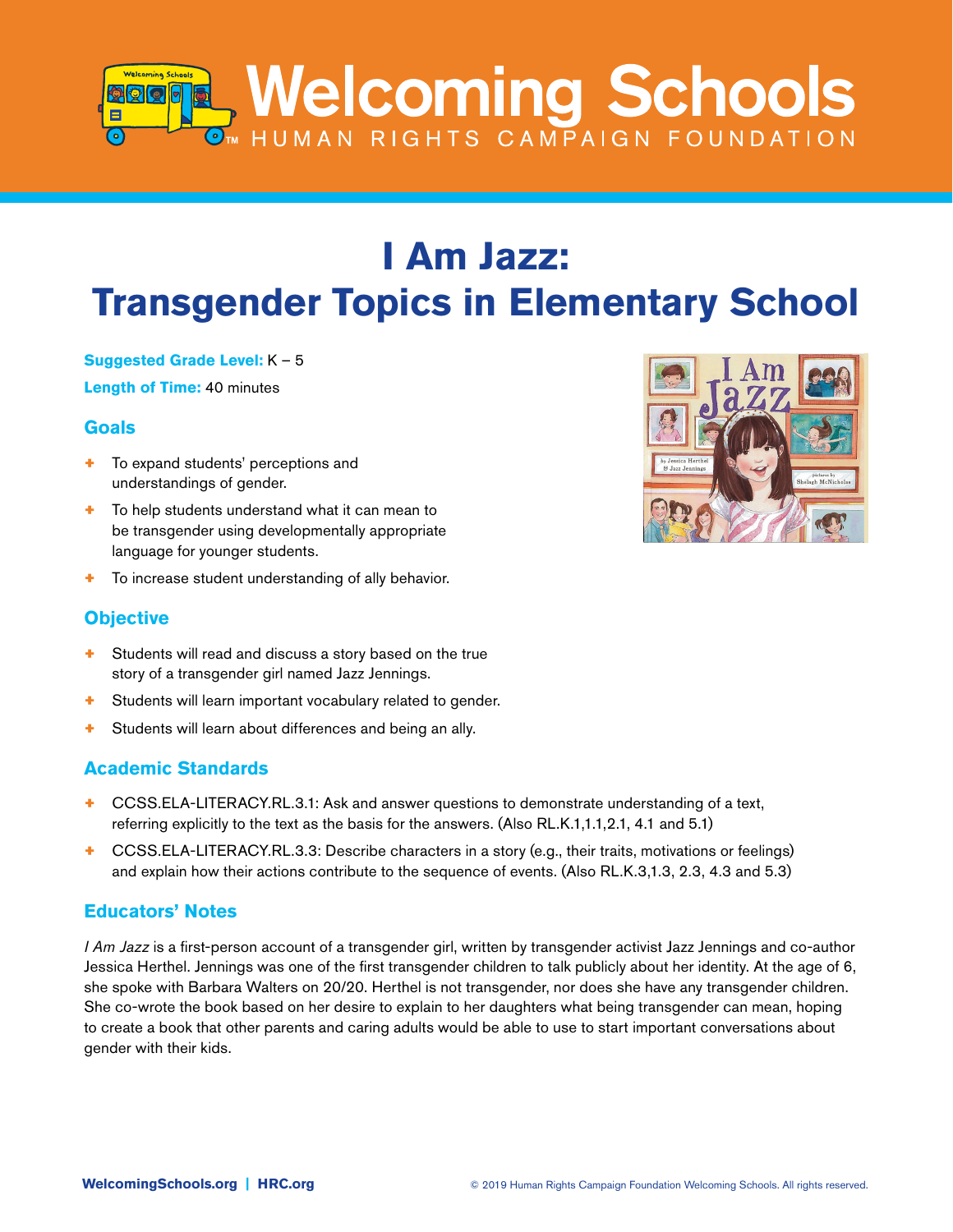#### **Before Reading I Am Jazz to Your Students**

- Read the book yourself and think about what questions you and your students may have, and practice how you want to respond. Being prepared will help you to be comfortable with a topic you may be unfamiliar discussing.
	- **»** To prepare how to define words on gender topics look at the Welcoming Schools' handout [Defining LGBTQ Words for](http://www.welcomingschools.org/resources/definitions/youth-definitions/)  [Elementary School Students](http://www.welcomingschools.org/resources/definitions/youth-definitions/).
	- **»** It is important to note that the book simplifies the idea of being transgender to "a girl brain but a boy body" however, being transgender is far more complex. One's gender identity is about how you feel and who you know yourself to be.
	- **»** For ideas on ways to respond to questions or put-downs about gender, take a look at Welcoming Schools' handout: [Be Prepared](http://www.welcomingschools.org/pages/be-prepared-for-questions-and-put-downs-about-gender/)  [for Questions and Put-Downs on Gender.](http://www.welcomingschools.org/pages/be-prepared-for-questions-and-put-downs-about-gender/)
	- **»** If a student asks you a question and you're unsure of the answer, it's OK to say that you don't know! You could say you'll figure it out and get back to them.
- Ensure that every child in your classroom is allowed to express themselves however they want, regardless of their gender identity or expression—or any aspect of their identity that may be considered by other students to be "different."
- + Understand that gender is a spectrum, not a binary, and that we all express ourselves in many different ways along that spectrum. Each child is an individual with their own unique expression of who they are in the world.
- Messages to students can be as simple as: "There" is no such thing as a boys' color or a girls' toy," "colors are colors," "toys are toys," "clothes are clothes," "hair is hair!"
- Students are already learning and talking about gender and difference. They receive formal and informal messages about gender from a multitude of sources—their families, peers, communities and the media. Many of the messages empower them, and many of the messages limit them. As such, it is critical to discuss gender in the classroom.
- + By guiding discussions about gender with students, educators, families and other caring adults, you can help to prevent bias-based bullying, harassment and gender stereotyping.
- Finally, it is often important to review classroom rules about respect and being an ally when having discussions about gender, given that gender is a common way that children participate in identity-based bullying. Gender-based bullying has a high frequency of occurrence in elementary schools and needs to be interrupted and addressed by educators.
- If you have students in your school or classroom who are transgender or non-binary, then be mindful not to put those students in the position of teaching other children about their identity. That is the job of the educator, not the student. Also, remember student privacy. It can jeopardize a student's safety and well-being if they are outed to their peers or non-affirming adults.

#### **Materials**

- + A copy of the book *I Am Jazz* by Jazz Jennings and Jessica Herthel
- Optional: [Video](https://www.youtube.com/watch?v=h1pw77FyTvQ&feature=youtu.be) of Jazz Jennings reading *I Am Jazz*. Includes Spanish subtitles.

#### **Introducing and Reading I Am Jazz**

**Note:** The book purposefully introduces you to Jazz—what she likes to do, her favorite colors and her friends—before mentioning that she is transgender. Avoid introducing it as a book about a transgender girl. Instead, you could simply say that this is a story based on the real-life experiences of a girl named Jazz.

#### **Prompts for discussion:**

- Jazz says that her favorite colors are silver and green. What are your favorite colors?
- $+$  What are some things you have in common with Jazz? What are some things that are different?
- + If Jazz went to your school, what could you do to help her feel safe and welcomed?
- $+$  In the book, Jazz says that she is transgender. Who can describe what transgender means?